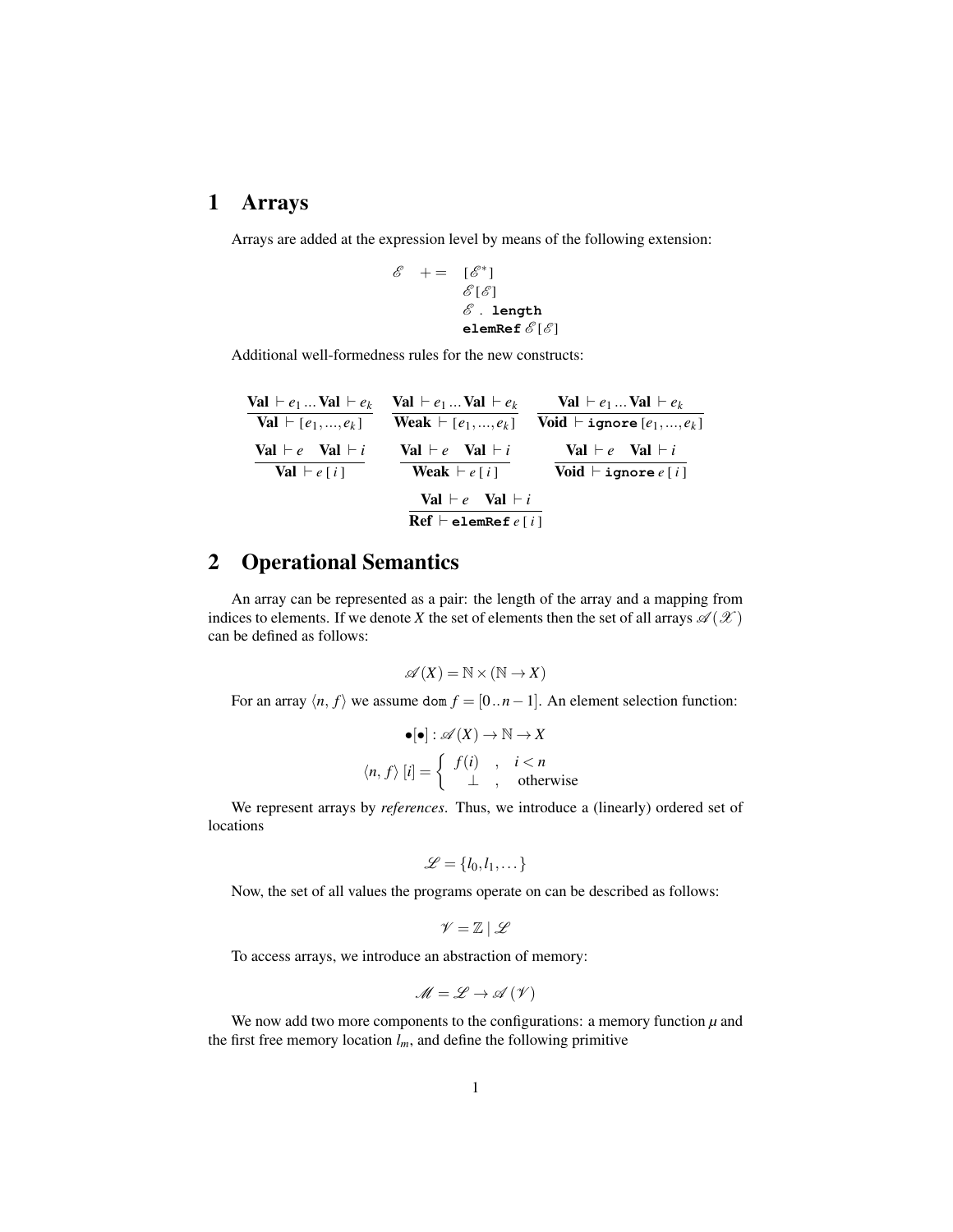$$
\textbf{mem } \langle \sigma, \omega, \mu, l_m \rangle = \mu
$$

which gives a memory function from a configuration.

The definition of state does not change, hence all existing rules are preserved (modulo adding additinal components to configurations) The rules for the new kinds of expressions are as follows:

$$
\frac{c \xrightarrow{e_0, \ldots, e_k} \mathcal{E}^* \langle \langle \sigma, \omega, \mu, l \rangle, v_1, \ldots, v_k \rangle}{c \xrightarrow{[e_0, \ldots, e_k]} \mathcal{E} \langle \langle \sigma, \omega, \mu | l \leftarrow \langle k+1, i \mapsto v_i \rangle], l+1 \rangle, l \rangle}
$$
\n[
$$
\xrightarrow{c \xrightarrow{ei} \mathcal{E}^* \langle c', l \nu \rangle} l \in \mathcal{L} \quad v \in \mathbb{Z}
$$
\n[
$$
\xrightarrow{R \text{RAYELEM}}
$$

$$
\overline{c \xrightarrow{e[i]}} \varepsilon \langle c', ((\text{mem } c')(l))[i] \rangle
$$
\n
$$
\xrightarrow{ei} \varepsilon^* \langle c', lv \rangle \quad l \in \mathcal{L} \quad v \in \mathbb{Z}
$$
\n[Answer 2.2]

$$
c \xrightarrow{c \xrightarrow{c}{\text{cl}} \mathscr{E}^*} \langle c', l v \rangle \quad l \in \mathscr{L} \quad v \in \mathbb{Z}
$$
\n
$$
c \xrightarrow{\text{elemRef } e[i]} \mathscr{E} \langle c', \text{elemRef } l v \rangle
$$
\n[ARRAYELEMREF]

$$
\frac{c \stackrel{\mathcal{e}}{\Longrightarrow}_{\mathcal{E}} \langle c', l \rangle \quad l \in \mathcal{L}}{c \stackrel{e.\text{length}}{\Longrightarrow}_{\mathcal{E}} \langle c', \text{fst } (\text{mem } c')(l) \rangle} \qquad \qquad [\text{Arraylength}]
$$

We also need one additional rule for assignment:

$$
\frac{c \xrightarrow{l} r}{c \xrightarrow{l} \varepsilon^* \langle \langle \sigma, \omega, \mu, l \rangle, [\text{elemRef } a \, i] \nu \rangle} \quad a \in \mathscr{L}
$$
\n
$$
\overline{c \xrightarrow{l} \varepsilon^* \langle \langle \sigma, \omega, \mu[a \leftarrow \langle \text{fst } \mu(a), (\text{snd } \mu(a))[i \leftarrow v] \rangle], l \rangle, \nu \rangle} \quad \text{[AsssonARRay]}
$$

## 3 Stack Machine

In stack machine we add the following new instructions:

$$
\begin{array}{lcl} \mathscr{I} & + = & \text{ARRAY N} \\ & \text{ELEM} \\ & \text{STA} \end{array}
$$

We also add memory function and current location components to the configuration; as state components are preserved, all rules are preserved as well. The new rules are:

$$
\frac{P \vdash \langle s[n,..], s_c, \sigma, \omega, \mu[l \leftarrow \langle n, i \mapsto s[n-i-1] \rangle], l+1 \rangle \xrightarrow{P} \mathscr{S} \mathscr{M} C}{P \vdash \langle s, s_c, \sigma, \omega, \mu, l \rangle \xrightarrow{\text{[ARRAY } n|p} \mathscr{S} \mathscr{M} C} \qquad \text{[ARRAY } \mathscr{S} \mathscr{M} \text{]}
$$
\n
$$
\frac{P \vdash \langle [(\mu(a))[i]]s, s_c, \sigma, \omega, \mu, l \rangle \xrightarrow{P} \mathscr{S} \mathscr{M} C}{P \vdash \langle ias, s_c, \sigma, \omega, \mu, l \rangle \xrightarrow{\text{[ELEM]}P} \mathscr{S} \mathscr{M} C} \qquad \text{[ELEM } \mathscr{S} \mathscr{M} \text{]}
$$